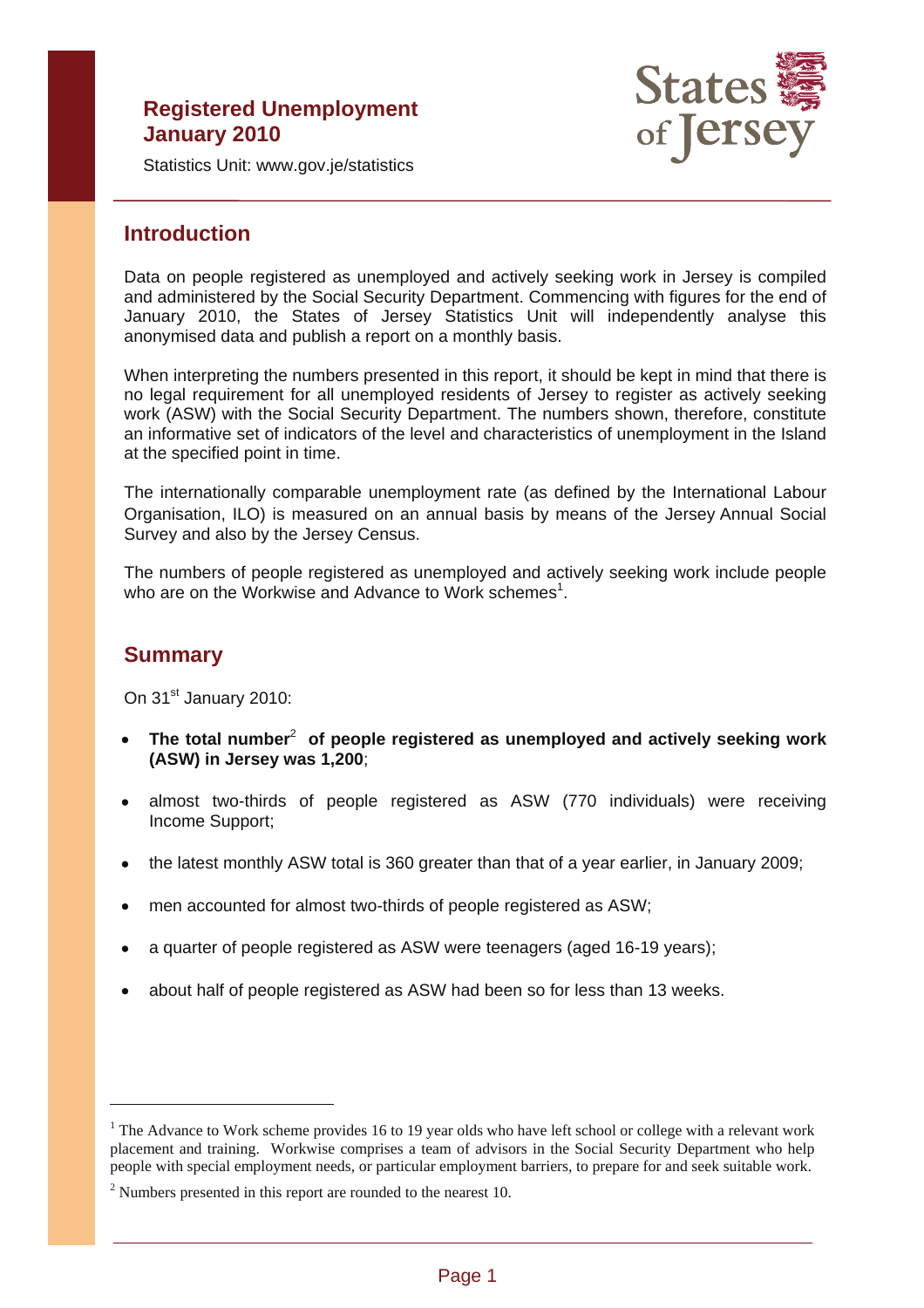## **Registered Unemployed people Actively Seeking Work**

On 31<sup>st</sup> January 2010, 1,200 people were registered with the Social Security Department as unemployed and actively seeking work (ASW). Almost two-thirds (64%) of people registered as ASW on this date (constituting 770 individuals) were receiving Income Support<sup>3</sup>.

Figure 1 shows the total number of people registered as ASW at the end of each month in 2009 and in January 2010 (monthly data is also shown in Annex Table A1). It is apparent from the plot that there has been an ongoing increase in total ASW since September 2009.



**Figure 1– Total number of individuals registered as ASW, January 2009– January 2010** 

# **Registered ASW by gender**

 $\overline{a}$ 

Almost two-thirds (64%) of people registered as ASW on  $31<sup>st</sup>$  January 2010 were men. As Figure 2 shows, the proportion of women registered as ASW increased during 2009, from 31% in January 2009 (representing 270 women) to 37% by December 2009 (420 women) and stood at 36% in January 2010 (440 women).

**Figure 2 – Percentage of registered as ASW by gender, January 2009 - January 2010** 



 $3$  The total number of adults receiving Income Support without work will be greater than this figure, which represents the number registered on  $31<sup>st</sup>$  January 2010 as ASW.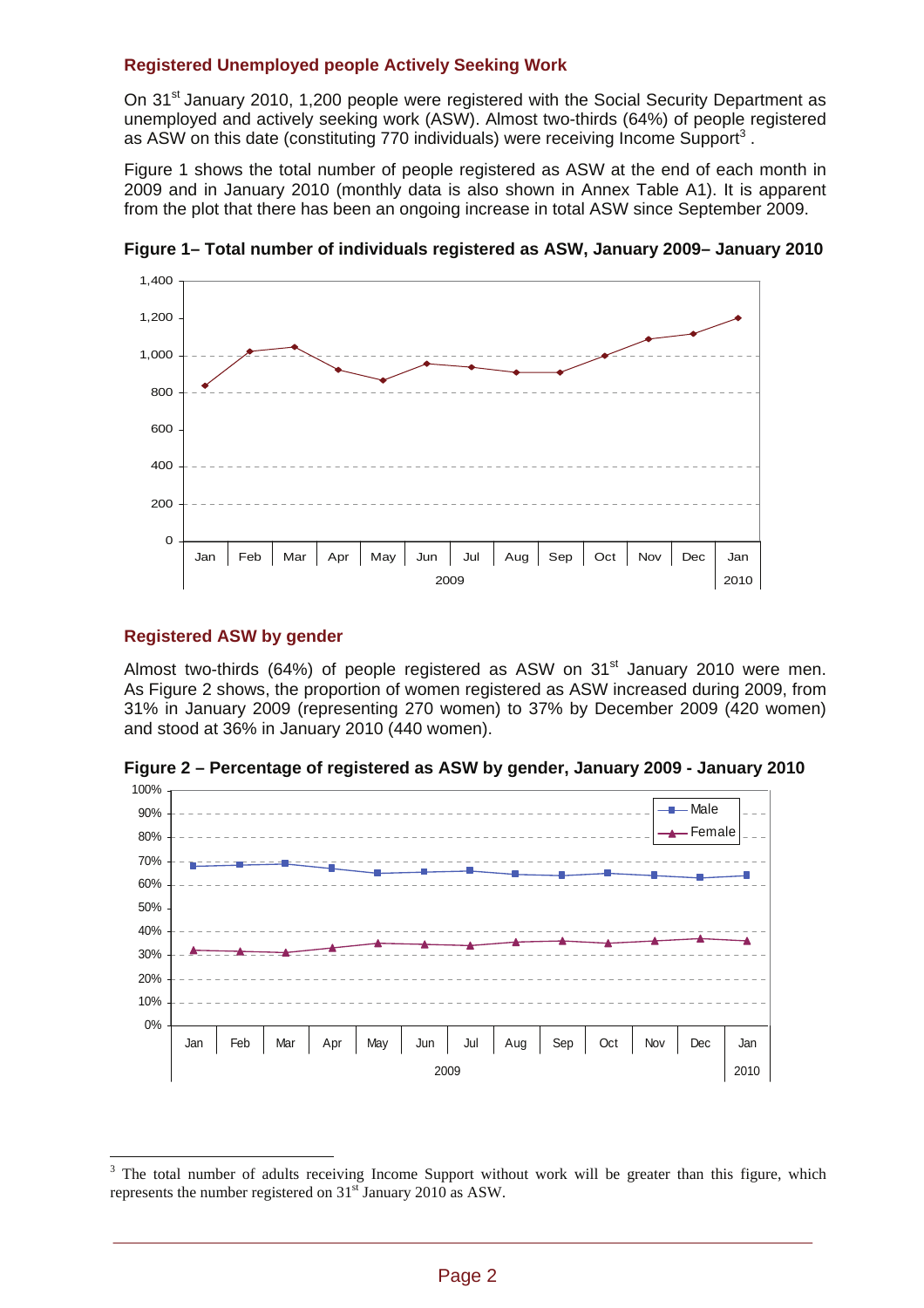## **Registered ASW by age**

On 31<sup>st</sup> January 2010 a quarter (25%) of all people registered as ASW in Jersey were teenagers, aged 16-19 years, and almost a sixth (15%) were aged 20-24 years. People under the aged of 25 thus accounted for two-fifths of the total registered as ASW.

Figure 3 shows the percentage of total registered ASW by age of individuals for the last three months, November 2009 to January 2010. The monthly distributions are similar.



**Figure 3 – Registered ASW by age, Nov 2009 to Jan 2010**   *percentages of total* 

Figure 4 shows the age distribution for people under 25 years of age who were registered as ASW in November 2009 to January 2010. The modal age for all three months was 18 years, with more than 90 such individuals registered on 31<sup>st</sup> December 2009 and more than 100 on 31<sup>st</sup> January 2010. In addition, there were more than 70 individuals registered in each month who were 17 years of age and similar numbers aged 19 years.

**Figure 4 – Individuals under the age of 25 registered as ASW, Nov 2009 to Jan 2010.** 

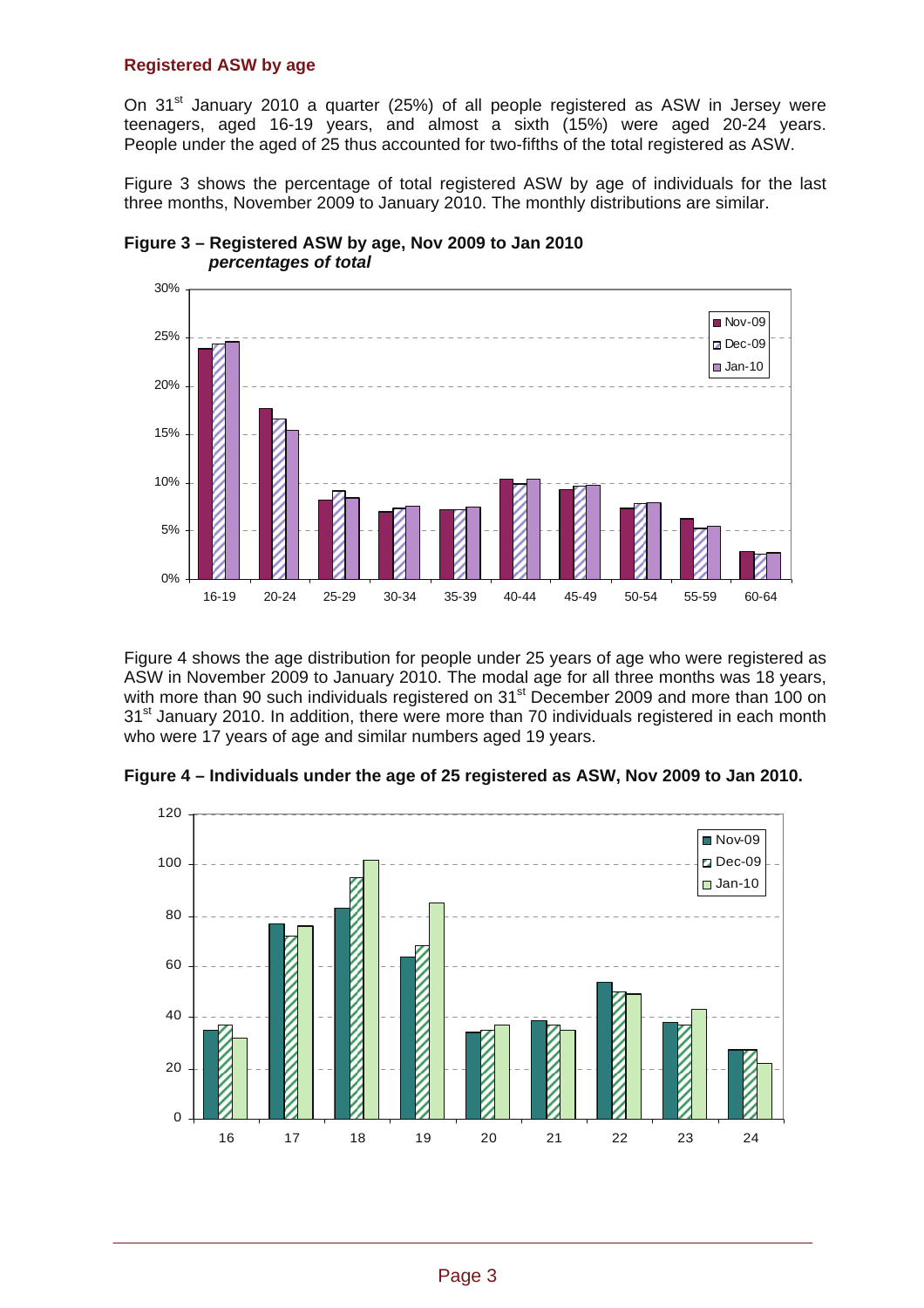## **Duration as ASW**

Almost half (48%) of people who were registered as ASW on  $31<sup>st</sup>$  January 2010 had been registered for less than 13 weeks (approximately 3 months). 100 individuals (corresponding to 8% of the total) had been registered as ASW for more than a year - see Figure 5.



**Figure 5 – Length of period registered as ASW (weeks), Nov 2009 to Jan 2010**   *percentages of total* 

# **Occupation and Industry**

Individuals working in some occupations and industries of the economy, notably in the Finance sector, often seek employment through private agencies instead of registering with the Social Security Department. Such industries and occupations will, therefore, be under-represented in the ASW numbers. Nevertheless, the change over time for all recorded occupations and industries will be informative.

## **Occupation**

 $\overline{a}$ 

About half of people who were registered as ASW in the last three months had recorded the occupation of their last job.

| Table 1 – Recorded occupation of last employment of individuals registered as ASW |                 |                 |                 |  |  |  |  |  |  |
|-----------------------------------------------------------------------------------|-----------------|-----------------|-----------------|--|--|--|--|--|--|
| Occupation <sup>4</sup>                                                           | <b>Nov 2009</b> | <b>Dec 2009</b> | <b>Jan 2010</b> |  |  |  |  |  |  |
| <b>Managers and Senior Officials</b>                                              | 6%              | 6%              | 8%              |  |  |  |  |  |  |
| Professional                                                                      | 4%              | 3%              | $2\%$           |  |  |  |  |  |  |
| Associate Professional and Technical                                              | 6%              | 6%              | 5%              |  |  |  |  |  |  |
| Administrative and Secretarial                                                    | 13%             | 16%             | 13%             |  |  |  |  |  |  |
| <b>Skilled Trades</b>                                                             | 21%             | 16%             | 18%             |  |  |  |  |  |  |
| <b>Personal Service</b>                                                           | 7%              | 4%              | 6%              |  |  |  |  |  |  |
| Sales and Customer Service                                                        | 15%             | 14%             | 18%             |  |  |  |  |  |  |
| Process, Plant and Machine Operatives                                             | 2%              | 4%              | 3%              |  |  |  |  |  |  |
| <b>Elementary Occupations</b>                                                     | 26%             | 31%             | 27%             |  |  |  |  |  |  |

|  | Table 1 – Recorded occupation of last employment of individuals registered as ASW |  |  |  |
|--|-----------------------------------------------------------------------------------|--|--|--|
|--|-----------------------------------------------------------------------------------|--|--|--|

<sup>4</sup> Standard Occupational Classification SOC2000.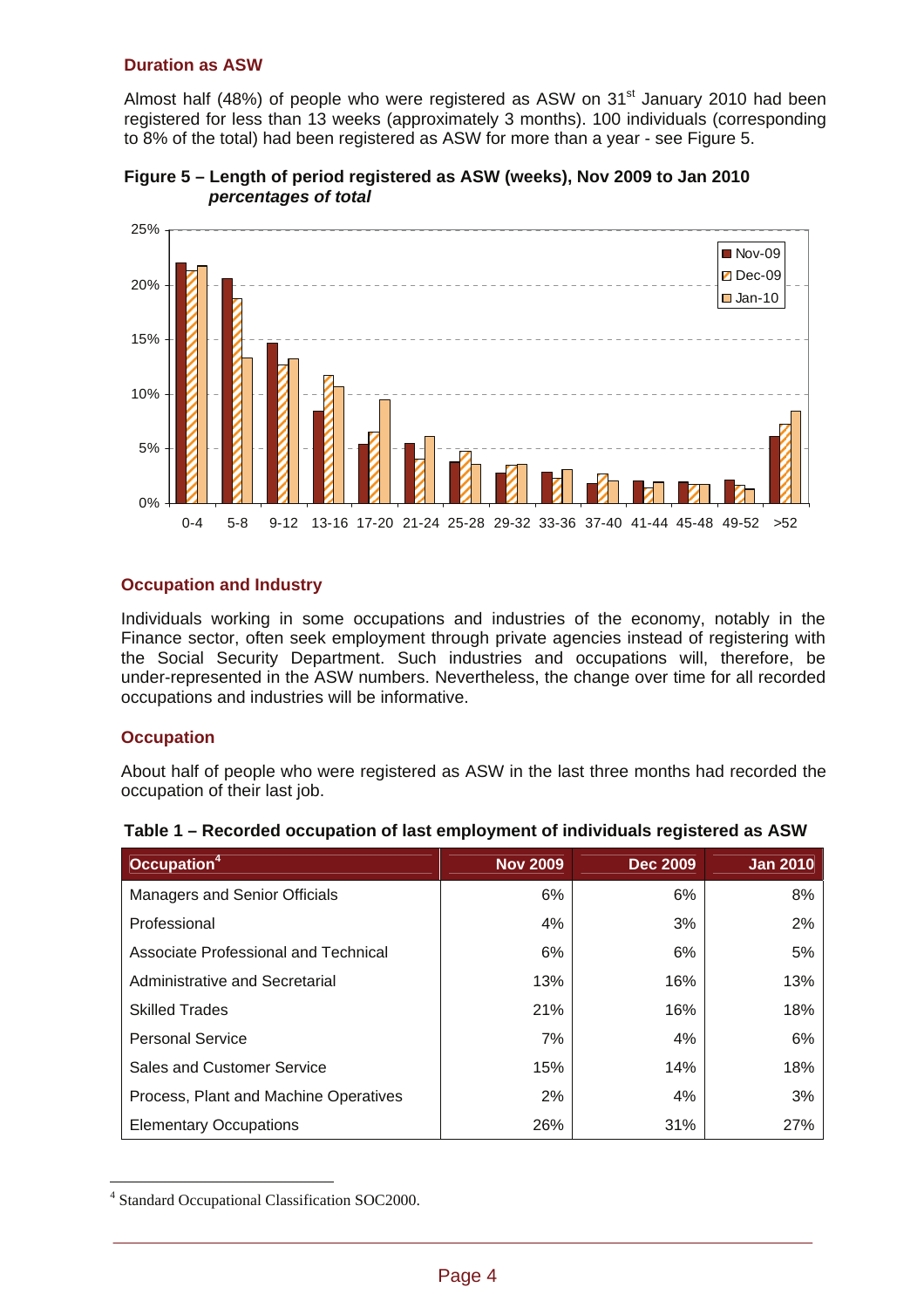As Table 1 shows, more than a quarter of such individuals worked in the category of "Elementary occupations" and over a sixth, each, in the Administrative/Secretarial and Skilled Trades occupations (see Notes for example occupations within the different categories).

# **Industry**

Around half (53%) of people who were registered as ASW on  $31<sup>st</sup>$  January 2010 had recorded the industry of their last employer. The five most frequent industries recorded are shown in Table 2. The percentage of people who recorded the 'Construction and allied trades' has decreased marginally over the last three months, whilst the percentage who recorded 'Retail trades' has increased over the same time period.

# **Table 2 – Recorded industry of last employer of individuals registered as ASW**

| <b>Industry</b>                                | <b>Nov 2009</b> | <b>Dec 2009</b> | <b>Jan 2010</b> |
|------------------------------------------------|-----------------|-----------------|-----------------|
| Construction and allied trades                 | 17%             | 15%             | 14%             |
| Retail trades                                  | 10%             | 12%             | 14%             |
| Insurance and finance                          | 12%             | 11%             | 9%              |
| Miscellaneous services; hairdressers, cleaners | 10%             | 11%             | 11%             |
| Hotels, restaurant, pubs, clubs                | 9%              | 9%              | 7%              |
| Five most frequent recorded                    | 58%             | 58%             | 55%             |

*Statistics Unit* 

*26 February 2010*